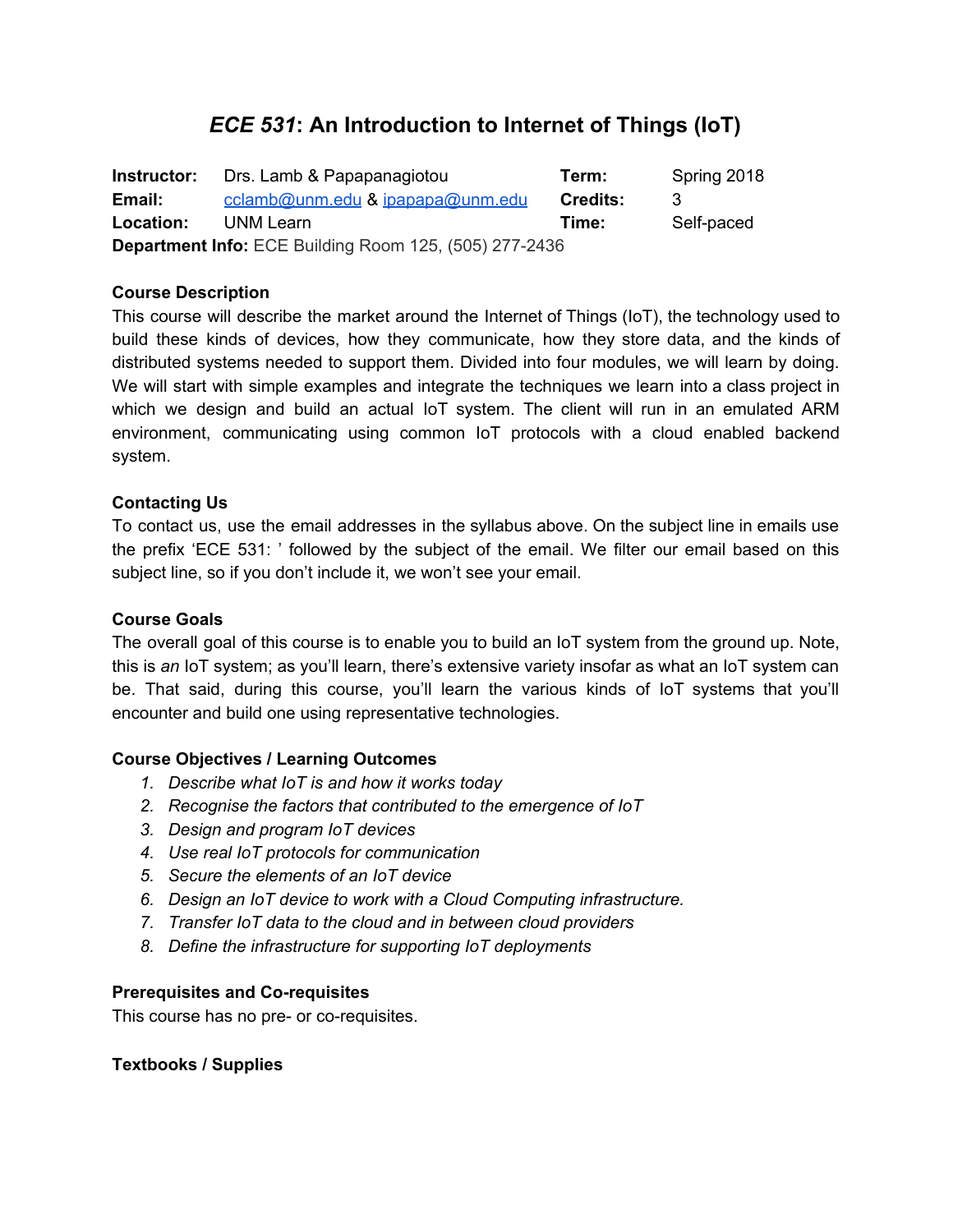We will not use a dedicated text. The course will be based on lecture content. Students can purchase various tools if they'd like (e.g. Hopper or VMWare) but that's not required as acceptable open-source tools exist (e.g. GNU Binutils or Virtualbox).

#### **Course Requirements**

We will have video lectures covering the technical topics as well as quizzes and programming assignments. The class will not be test-based; instead, you will be evaluated on homework and project work. This will give you exposure to IoT technologies, cybersecurity concepts, networking protocols, and cloud computing technologies.

#### **Expectations for Participation**

The course will require on the order of 10 hours per week, give or take 5 hours depending on the module. Students will need to know or learn how to navigate UNM learn as well. We expect you'll keep us informed of any problems you might experience, address technical problems immediately, and observe appropriate netiquette at all times. Student-to-student and student-to-instructor interaction will be via learn using the discussion feature, primarily. We also have web conference rooms set up for ad-hoc meetings or discussions at any time for class participants. I expect each of you to actively be engaged in discussions, and to reply to questions from me or other students. I will be posting question threads in the discussion groups that I would like you to think about and respond to. When you respond, reply to either my question or a reply from another student. I expect you to answer post at least twice, once to me, and once to another student. .I encourage you to work together on assignments as well, but ensure that you turn in your own work. Sharing ideas and solutions to individual problems is fine! Sharing your program or report for an assignment is not.

#### **Grading**

Grades will be based on homeworks, quizzes, and project work based on the following scale:

| $A+$                 | $(97-100)$ |
|----------------------|------------|
| A                    | $(93-96)$  |
| A-                   | $(90-92)$  |
| B+                   | $(87-89)$  |
| B                    | $(83-86)$  |
| B-                   | $(80-82)$  |
| C+                   | $(77-79)$  |
| C                    | $(73-76)$  |
| $\mathsf{C}\text{-}$ | $(70-72)$  |
| D+                   | $(67-69)$  |
| D                    | $(63-66)$  |
| $\mathsf{D}$         | $(60-62)$  |
| F                    | $(0-59)$   |

The course will be weighted more toward the class project (50% of the final grade) and homework (35%) with the remainder allocated to quizzes (10%) and participation (5%). Participation will be evaluated by completing various course surveys (these allow us to make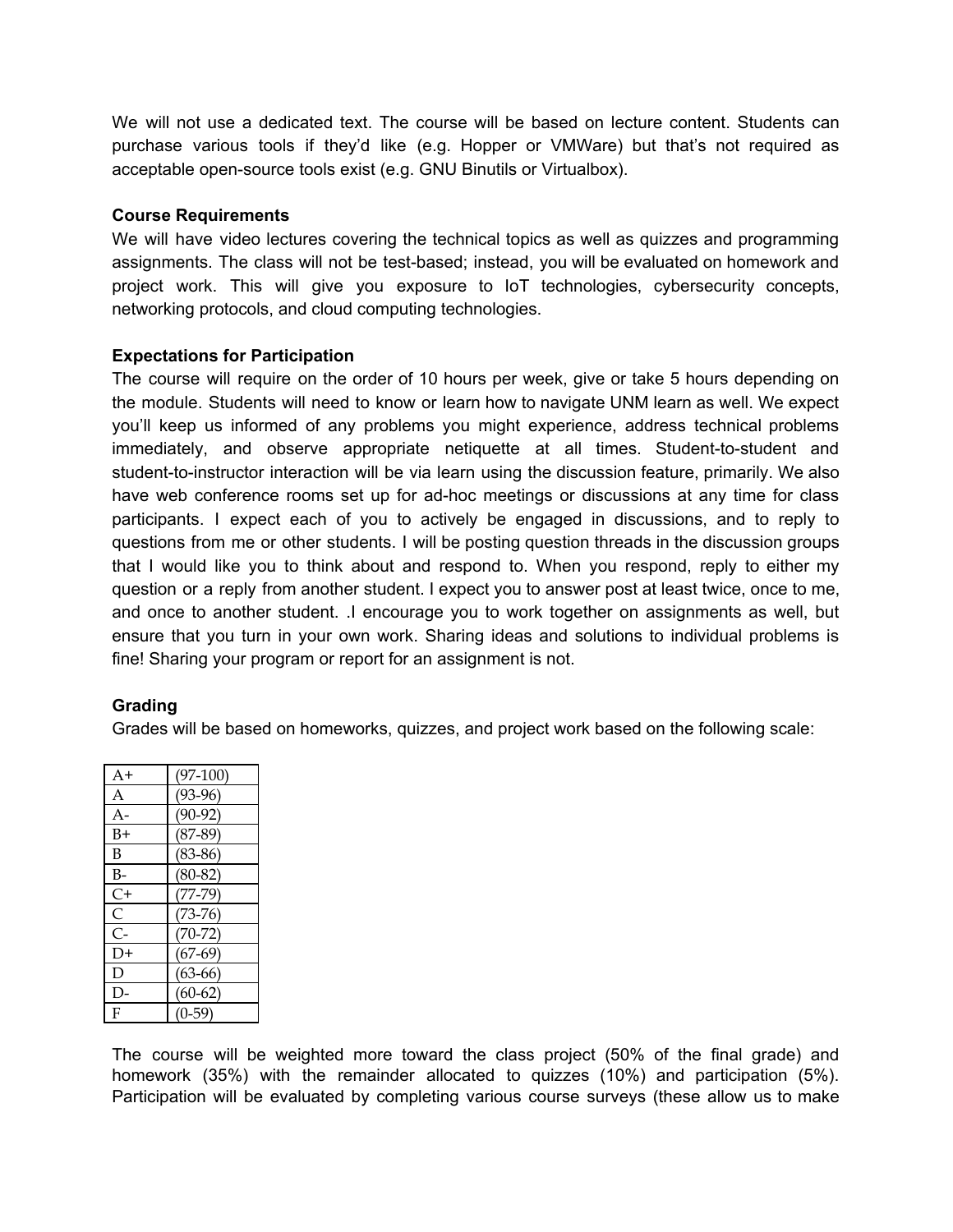the course better for you while you're taking it) and discussions. All homework assignments will be allocated equal weight toward your homework grade. Likewise, all quizzes will be equally weighted as well.

All written reports should be submitted as a PDF via learn. Homework assignments will also be submitted via learn, usually as a single source code file. We will grade assignments within a week of submission. We will provide feedback via course messages in learn.

#### **Late Work**

We will accept late work, and will give you opportunities to submit graded assignments for higher grades. Please submit your initial attempt by the indicated times, unless you have previously discussed extending the initial submission with us. We will automatically give a half-credit for any assignments that are not initially submitted by the end of the module, so turn in whatever you can. Also, all the work in this class is cumulative; if you fall behind, it will be very hard for you to catch up, so ensure you keep up.

#### **Accommodation Statement**

Accessibility Services (Mesa Vista Hall 2021, 277-3506) provides academic support to students who have disabilities. If you think you need alternative accessible formats for undertaking and completing coursework, you should contact this service right away to assure your needs are met in a timely manner. If you need local assistance in contacting Accessibility Services, see the Bachelor and Graduate Programs office.

#### **Schedule of Activities**

This is an eight week course.

- **Week (1):** Introduction to IoT
- **Week (2):** Software Analysis and Tooling
- **Week (3):** Network, Linking & Loading
- **Week (4):** System Programming and OS Dependencies
- **Week (5):** Cloud Computing Services
- **Week (6):** Cloud and IoT Integration
- **Week (7):** IoT Data and the Cloud
- **Week (8):** Cloud Evolution

#### **Technical Skills**

We will be using Linux, buildroot, QEMU for the IoT devices and Amazon Web Services (AWS) cloud offerings for the IoT data computations. We will also be programming extensively in C for the first half of the course, and some higher level language in the second half (instructors will probably focus in Java but students will be able to use other alternative skills like Python, Ruby etc). Students are expected to be passingly familiar with Linux, have come competency in full-stack development, and be able to use Amazon cloud technologies.

#### **Technical Requirements**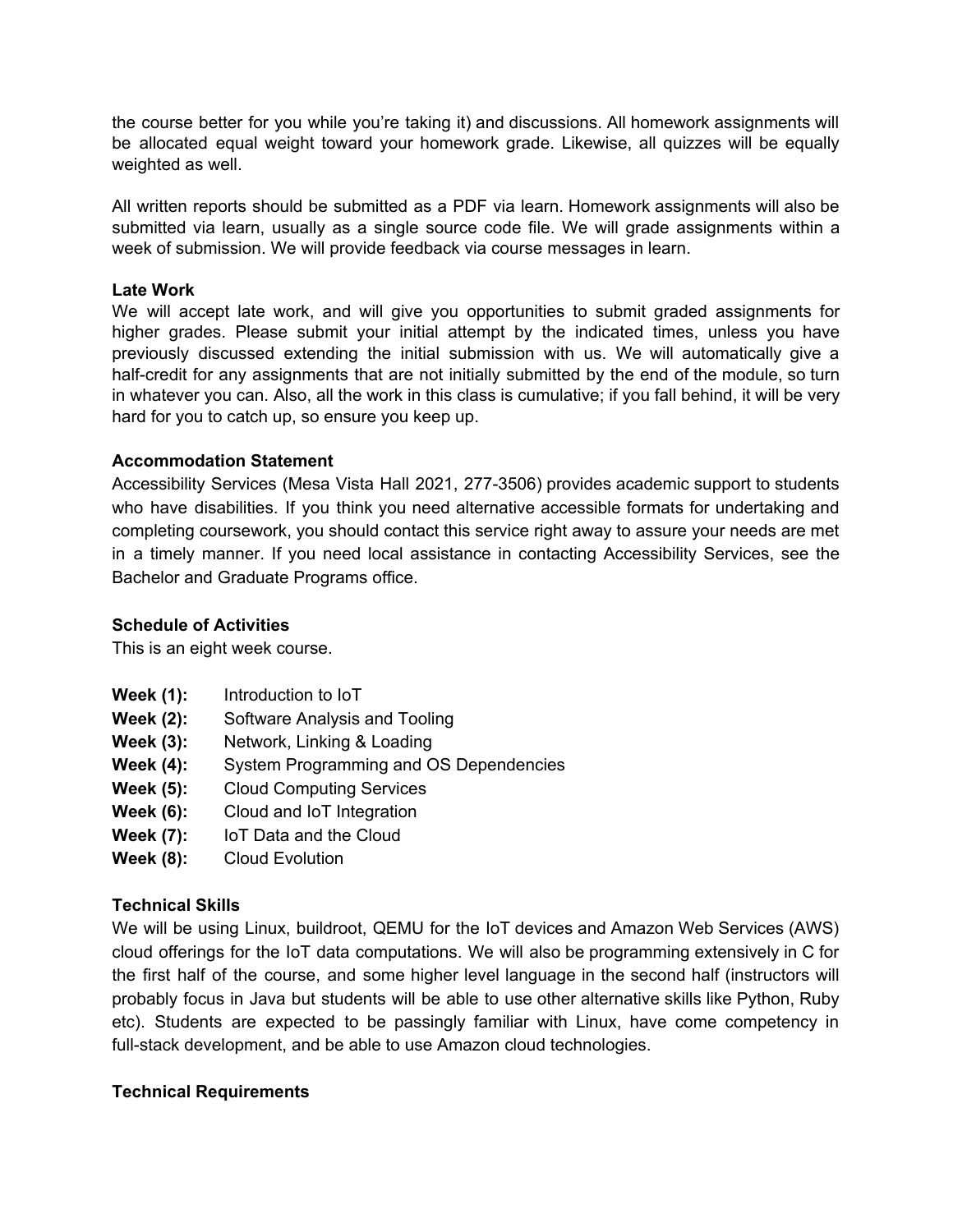You'll need a relatively powerful computer for this course. That computer will either need to run Linux or be able to run a Linux virtual machine. You'll need access to a high speed internet connection to watch videos as well. You'll need to be able to run Firefox, and you may be required to install Java or Flash plugins.

# **For UNM Learn Technical Support call (505) 277-0857 or use the** *Create a Support Ticket* **link in Learn.**

#### **Web Conferencing/Discussions**

We may use web conferencing/Discussions at times in the course. If we do, you'll need video and audio capabilities, including a microphone. A USB headset with these capabilities may be helpful, as well as access to high-speed internet. For Web Conference technical help call (505) 277-0857.

# **Tracking Course Activity**

UNM Learn automatically records all students' activities including your first and last access to the course, the pages you have accessed, the number of discussion messages you have read and sent, web conferencing, discussion text, and posted discussion topics. This data can be accessed by the instructor to evaluate class participation and to identify students having difficulty.

### **Instructor Response Time**

We usually check our email daily, so our response time (unless otherwise noted) can be measured in hours. If you don't hear back from us, please resend your message, we may have misplaced it (especially given the volume of email we receive). As a rule of thumb, you should expect a response at most within 48 hours, or the following Monday of over a weekend; generally, you'll hear back much more quickly.

We both travel extensively, but I do respond to emails when on travel, and will inform you of any interruptions you might expect (e.g. when in transit, or in countries with poor internet access).

# **Procedures for Completing Coursework**

It's important that you turn in work on time so we can assess the work and give you feedback. We will provide private feedback via email or learn messaging after assignments or quizzes. That said, we understand that life happens and we will be as flexible as we can when it does. When things do come up, please let us know as soon as possible. Quizzes are all online, and you will submit homework assignments online as well.

#### **Assignments**

Assignments for the course include C programs using libraries for network communication, daemon programs written in C, building a web service on the cloud, analysis reports, and a class project that ties everything together. Specific details are included within the course material and within Learn.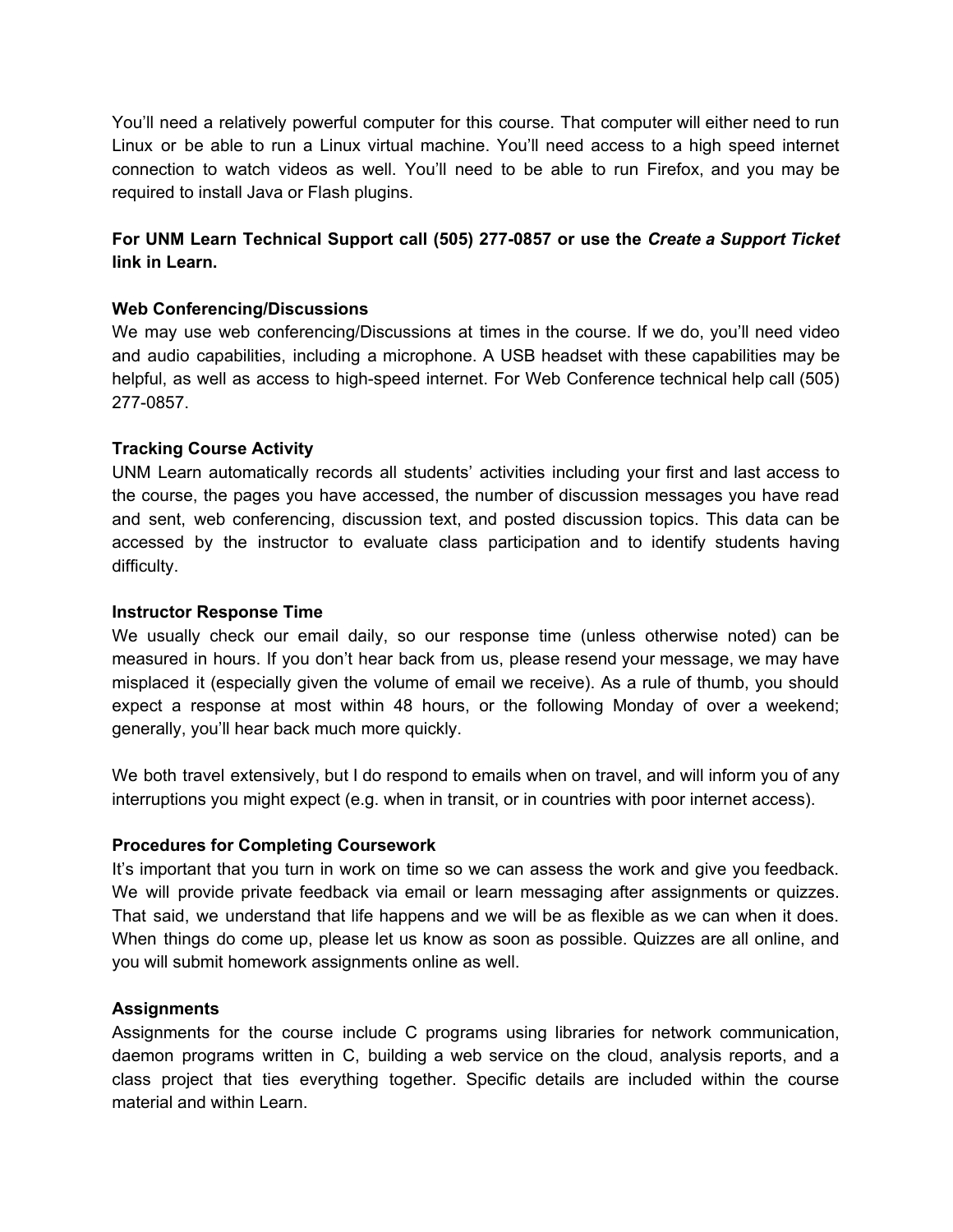#### **Netiquette**

In following with the UNM Student Handbook, all students will show respect to their fellow students and instructor when interacting in this course. Take Netiquette suggestions seriously. Flaming is considered a serious violation and will be dealt with promptly. Postings that do not reflect respect will be taken down immediately.

**<http://online.unm.edu/help/learn/students/pdf/discussion-netiquette.pdf>**

# **UNM Policies**

*Title IX: Gender Discrimination.* In an effort to meet obligations under Title IX, UNM faculty, Teaching Assistants, and Graduate Assistants are considered "responsible employees" by the Department of Education (see pg. 15

<http://www2.ed.gov/about/offices/list/ocr/docs/qa-201404-title-ix.pdf>). This designation requires that any report of gender discrimination which includes sexual harassment, sexual misconduct and sexual violence made to a faculty member, TA, or GA must be reported to the Title IX Coordinator at the Office of Equal Opportunity ([oeo.unm.edu\)](http://oeo.unm.edu/).

For more information on the campus policy regarding sexual misconduct, see: <https://policy.unm.edu/university-policies/2000/2740.html>

#### **Copyright Issues**

All materials in this course fall under copyright laws and should not be downloaded, distributed, or used by students for any purpose outside this course.

#### **Accessibility**

The American with Disabilities Act (ADA) is a federal anti-discrimination statute that provides comprehensive civil rights protection for persons with disabilities. Among other things, this legislation requires that all students with disabilities be guaranteed a learning environment that provides for reasonable accommodations of their disabilities. If you have a disability requiring accommodation, please contact the UNM Accessibility Resource Center in 2021 Mesa Vista Hall at 277-3506 or <http://arc.unm.edu/> . Information about your disability is confidential.

Blackboard's Accessibility statement[:](http://www.blackboard.com/accessibility.aspx) <http://www.blackboard.com/accessibility.aspx>

#### **Academic Misconduct**

You should be familiar with UNM's Policy on Academic [Dishonesty](https://pathfinder.unm.edu/campus-policies/academic-dishonesty.html) and the [Student](https://pathfinder.unm.edu/code-of-conduct.html) Code of [Conduct](https://pathfinder.unm.edu/code-of-conduct.html) which outline academic misconduct defined as plagiarism, cheating, fabrication, or facilitating any such act.

**Drop Policy:**